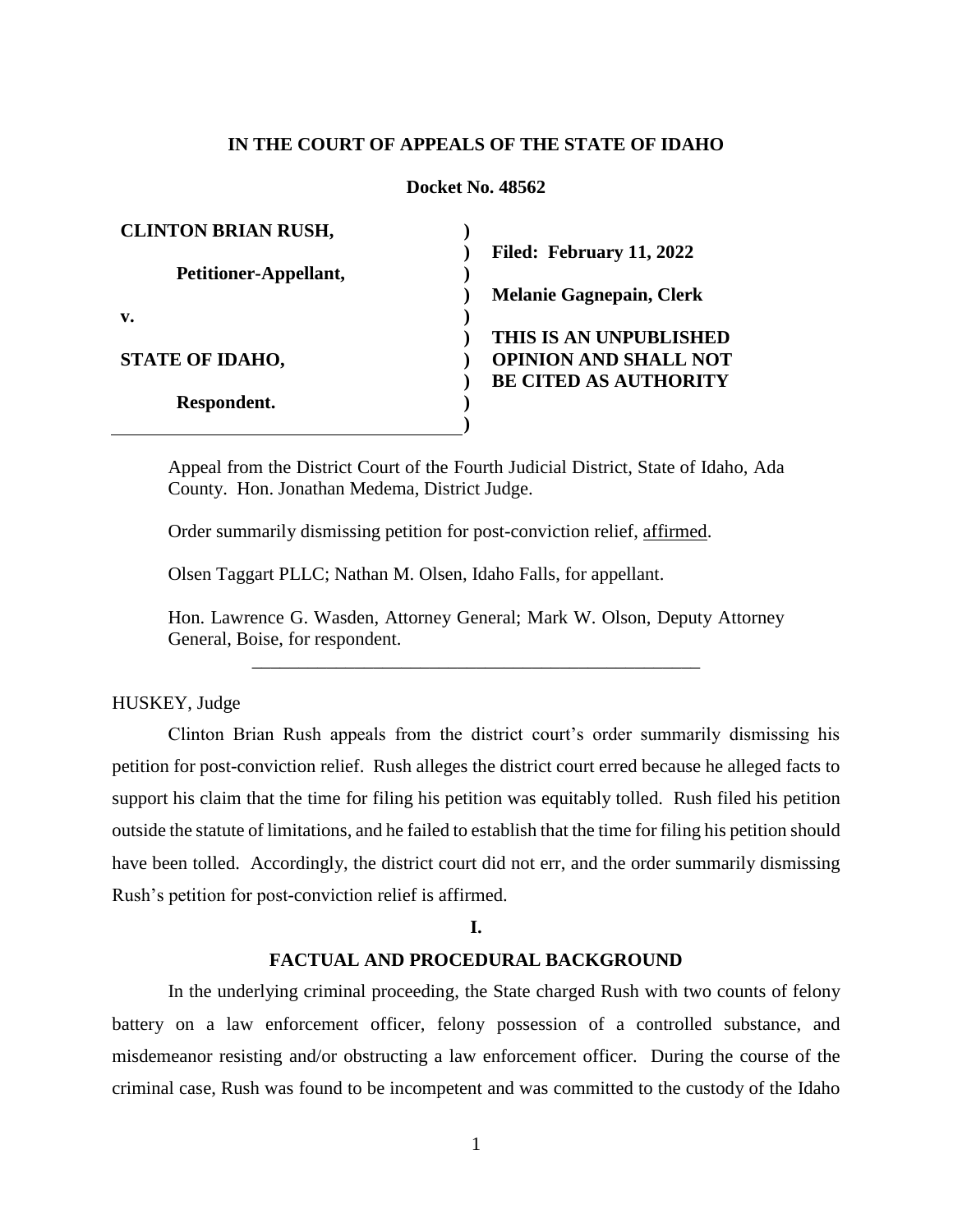Department of Health and Welfare (Department) for care and treatment. After a few months, the Department deemed Rush competent; thereafter, the trial court found Rush fit to proceed and terminated the order of commitment. Pursuant to an Idaho Criminal Rule 11 plea agreement, Rush waived his right to appeal and pleaded guilty to one count of felony possession of a controlled substance, an amended charge of misdemeanor battery on a law enforcement officer, and misdemeanor possession of a controlled substance. The remaining felony charge of battery on a law enforcement officer was dismissed. On November 7, 2018, the trial court imposed a unified sentence of five years, with one year determinate, for the felony charge, and ordered credit for jail time served for both misdemeanors. Rush did not appeal and, accordingly, the judgment became final on December 19, 2018.

Rush then obtained private counsel, who filed several civil pleadings in federal court arising from Rush's state criminal case. On May 8, 2020, Rush's private counsel also filed a petition for post-conviction relief on behalf of Rush, alleging ineffective assistance of trial counsel for failing to file any pretrial motions to suppress evidence, to test the clothing that Rush wore on the day of his arrest, or to undertake any other defensive measures in the criminal proceeding. The State moved for summary dismissal, arguing that Rush's petition was untimely because it was filed more than one year after his judgment of conviction became final. Rush opposed the State's motion, contending that the alleged violations of *Brady v. Maryland*, 373 U.S. 83 (1963), ineffective assistance of trial counsel, and mental health issues tolled the time for filing his postconviction. After a hearing, the district court found Rush's petition for post-conviction was untimely and entered an order dismissing the petition. Rush timely appeals.

## **II.**

# **STANDARD OF REVIEW**

On appeal from an order of summary dismissal, we apply the same standards utilized by the trial courts and examine whether the petitioner's admissible evidence asserts facts which, if true, would entitle the petitioner to relief. *Ridgley v. State*, 148 Idaho 671, 675, 227 P.3d 925, 929 (2010); *Sheahan*, 146 Idaho at 104, 190 P.3d at 923. Over questions of law, we exercise free review. *Rhoades*, 148 Idaho at 250, 220 P.3d at 1069; *Downing v. State*, 136 Idaho 367, 370, 33 P.3d 841, 844 (Ct. App. 2001). As such, our review of the district court's construction and application of the limitation statute is a matter of free review. *Kriebel v. State*, 148 Idaho 188, 190, 219 P.3d 1204, 1206 (Ct. App. 2009).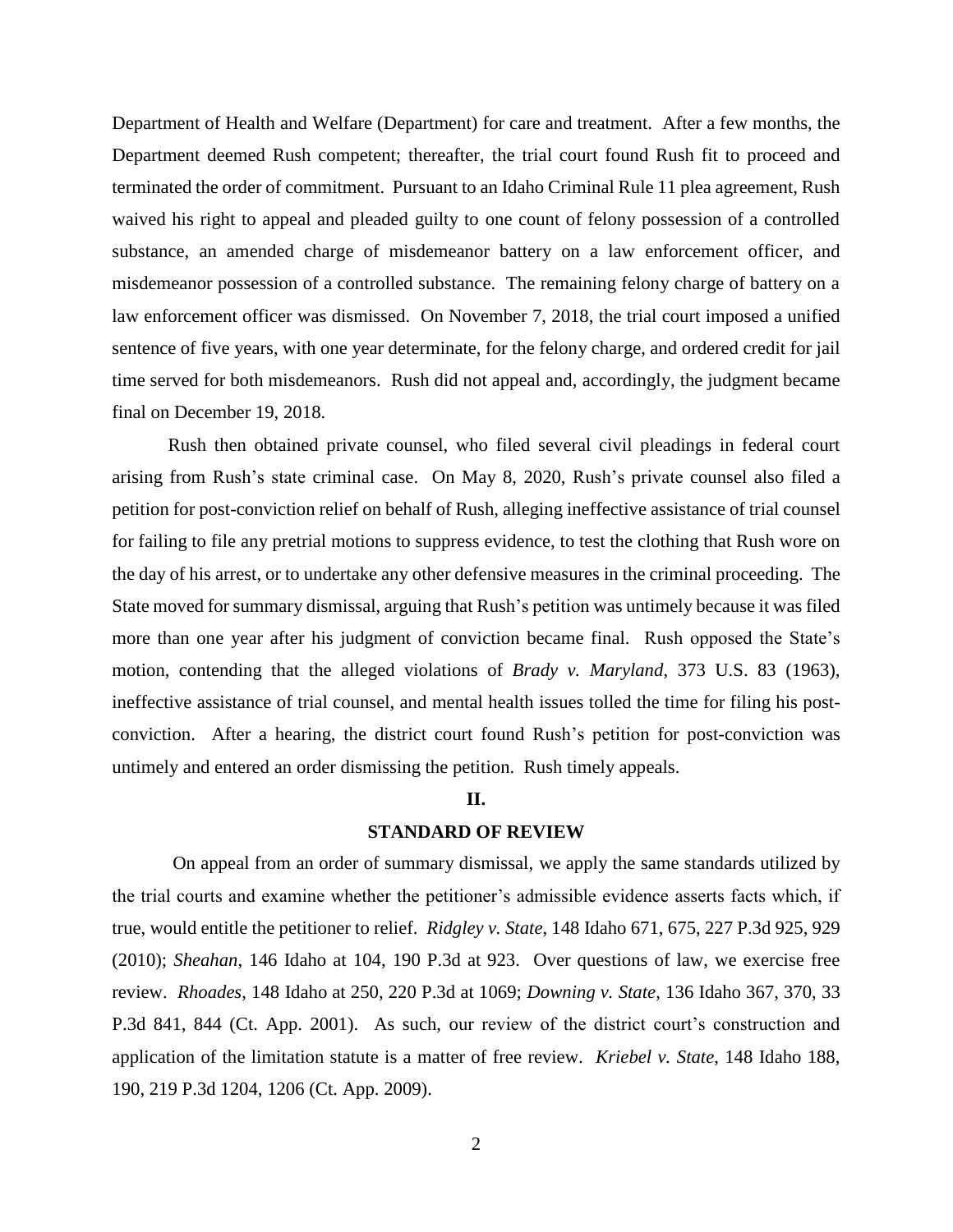### **III.**

# **ANALYSIS**

Rush alleges the district court erred in summarily dismissing his petition for postconviction relief because the time for filing the petition was equitably tolled by alleged *Brady* violations, ineffective assistance of counsel, and Rush's mental health issues. Rush further argues the district court erred because the court did not exercise the appropriate standard of review, failed to address the issues raised by Rush in response to the State's motion for summary dismissal, and addressed issues not raised in the State's motion for which Rush had no opportunity to brief or refute. In response, the State argues the district court did not err.

Preliminarily, we must address what claims we will, and will not, address on appeal. A party waives an issue on appeal if either argument or authority is lacking. *Powell v. Sellers*, 130 Idaho 122, 128, 937 P.2d 434, 440 (Ct. App. 1997). First, we note that Rush does not identify what standard of review he believed the district court applied or how it was error; consequently, we have no argument from which to analyze the issue.<sup>1</sup> Accordingly, we decline to address this claim on appeal. Second, other than the assertions that the time for filing the petition was equitably tolled by alleged *Brady* violations, ineffective assistance of counsel, and Rush's mental health issues (all of which the district court addressed), Rush does not identify other issues that he believes the court should have addressed but did not.<sup>2</sup> Consequently, Rush waives those claims for purposes of appeal. Third, Rush does not identify which of the district court's holdings were on bases other than those raised in the State's motion for summary dismissal. Without identifying which of the district court's holdings were raised for the first time in the order granting the State's motion for summary dismissal, this Court declines to address the argument that Rush did not have

<sup>1</sup> It appears Rush believes the district court erred by addressing his claims on the merits, instead of determining whether he made a prima facie case for the elements of each claim. While a claim for post-conviction relief will be subject to summary dismissal if the applicant has not presented evidence making a prima facie case as to each essential element of the claims upon which the applicant bears the burden of proof, *Wolf v. State*, 152 Idaho 64, 67, 266 P.3d 1169, 1172 (Ct. App. 2011), a review of the district court's opinion demonstrates that the court implicitly found that Rush's petition failed to meet his burden in this regard; the court addressed each claim, found there was an insufficient factual basis for each claim, and summarily dismissed the petition.

<sup>2</sup> Although Rush argues the district court inappropriately researched Rush's mental health diagnoses independently, he does not argue how the court used this finding as a basis on which to grant the State's motion to dismiss; consequently, we decline to address this alleged error.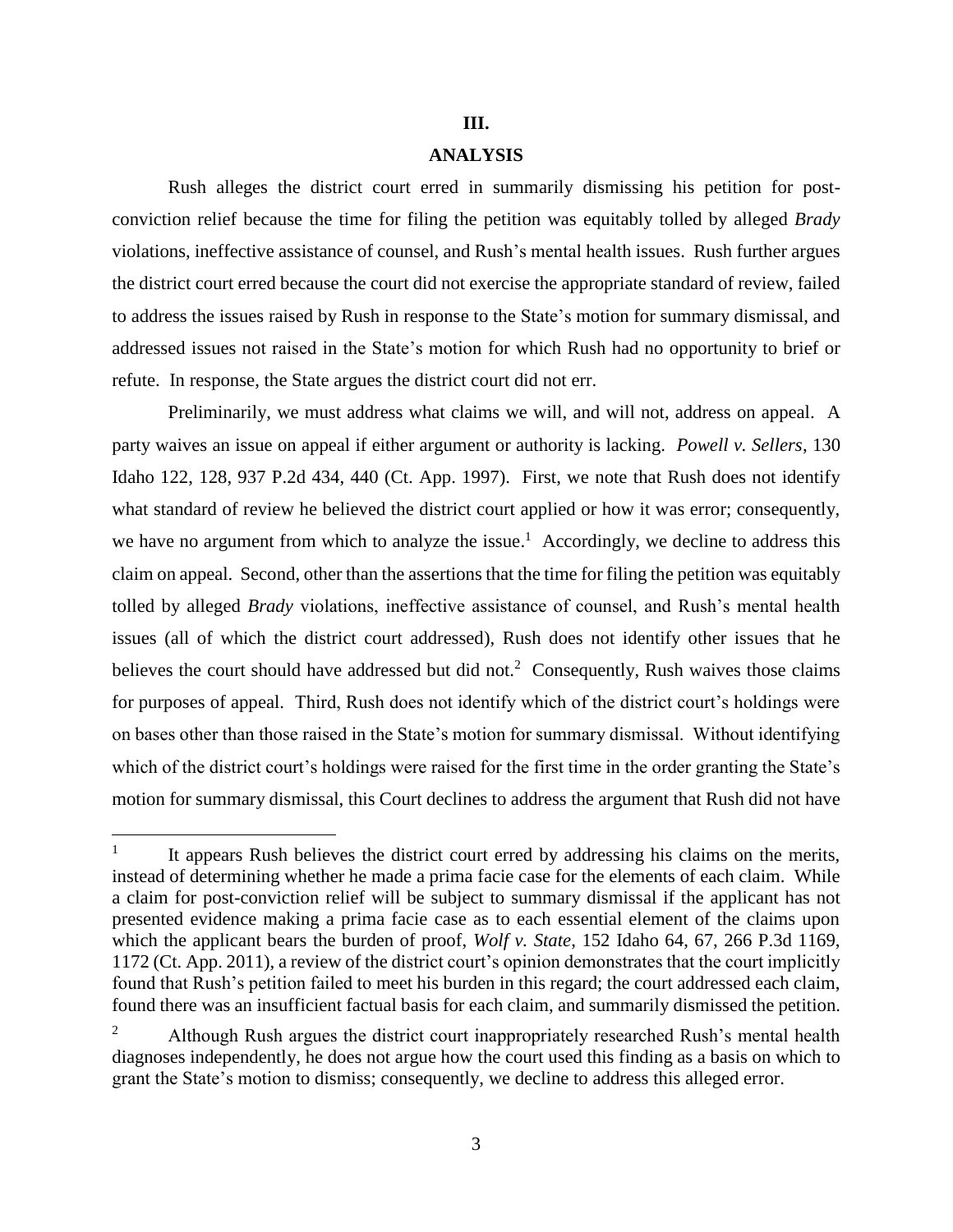notice of the grounds for dismissal. Finally, in his opening brief, Rush asserted that the district court referred to "evidence" throughout its order rather than "allegations." However, Rush fails to point to any specific examples or provide argument and authority that such a reference is incorrect; thus, like the other issues, any allegation of error is waived on appeal. As a result, we will only address the following three issues raised in Rush's opening brief: whether the time for filing his petition for post-conviction relief was equitably tolled by alleged *Brady* violations, by ineffective assistance of counsel, or by mental health issues.

The statute of limitations for a post-conviction action provides that a petition for postconviction relief may be filed at any time within one year from the expiration of the time for appeal, from the determination of an appeal, or from the determination of a proceeding following an appeal, whichever is later. I.C. § 19-4902(a). The appeal referenced in that section means the appeal in the underlying criminal case. *Gonzalez v. State*, 139 Idaho 384, 385, 79 P.3d 743, 744 (Ct. App. 2003). The failure to file a timely petition is a basis for dismissal of the petition. *Kriebel*, 148 Idaho at 190, 219 P.3d at 1206.

Although when a petitioner files a petition for post-conviction relief outside of the statute of limitation, he "waive[s] such claims for relief as were known, or reasonably should have been known." I.C. § 19-2719. The Idaho Supreme Court has recognized that rigid application of the statute of limitations "would preclude courts from considering claims which simply are not known to the defendant within the time limit, yet raise important due process issues." *Rhoades*, 148 Idaho at 250, 220 P.3d at 1069 (internal quotations omitted). However, "[t]he standard for application of equitable tolling in post-conviction actions is a stringent one." *Schultz v. State*, 151 Idaho 383, 386, 256 P.3d 791, 794 (2011); *see also Mahler v. State*, 157 Idaho 212, 215, 335 P.3d 57, 60 (2014) (noting bar for equitable tolling in post-conviction cases is high). Equitable tolling is allowed if a petitioner is unable to timely file a petition for post-conviction relief due to extraordinary circumstances beyond his effective control or if some unlawful state action has hidden from the petitioner the facts underlying the claim. *Schultz*, 151 Idaho at 386, 256 P.3d at 794; *see also Mahler*, 157 Idaho at 215, 335 P.3d at 60 (noting courts only apply equitable tolling in rare and exceptional circumstances beyond petitioner's control). The petitioner bears the burden of showing the circumstances warrant the tolling of the one-year statute of limitation, *Kriebel*, 148 Idaho at 190, 219 P.3d at 1206, and equitable tolling is not allowed for "a petitioner's own inaction." *Schultz*, 151 Idaho at 386, 256 P.3d at 794.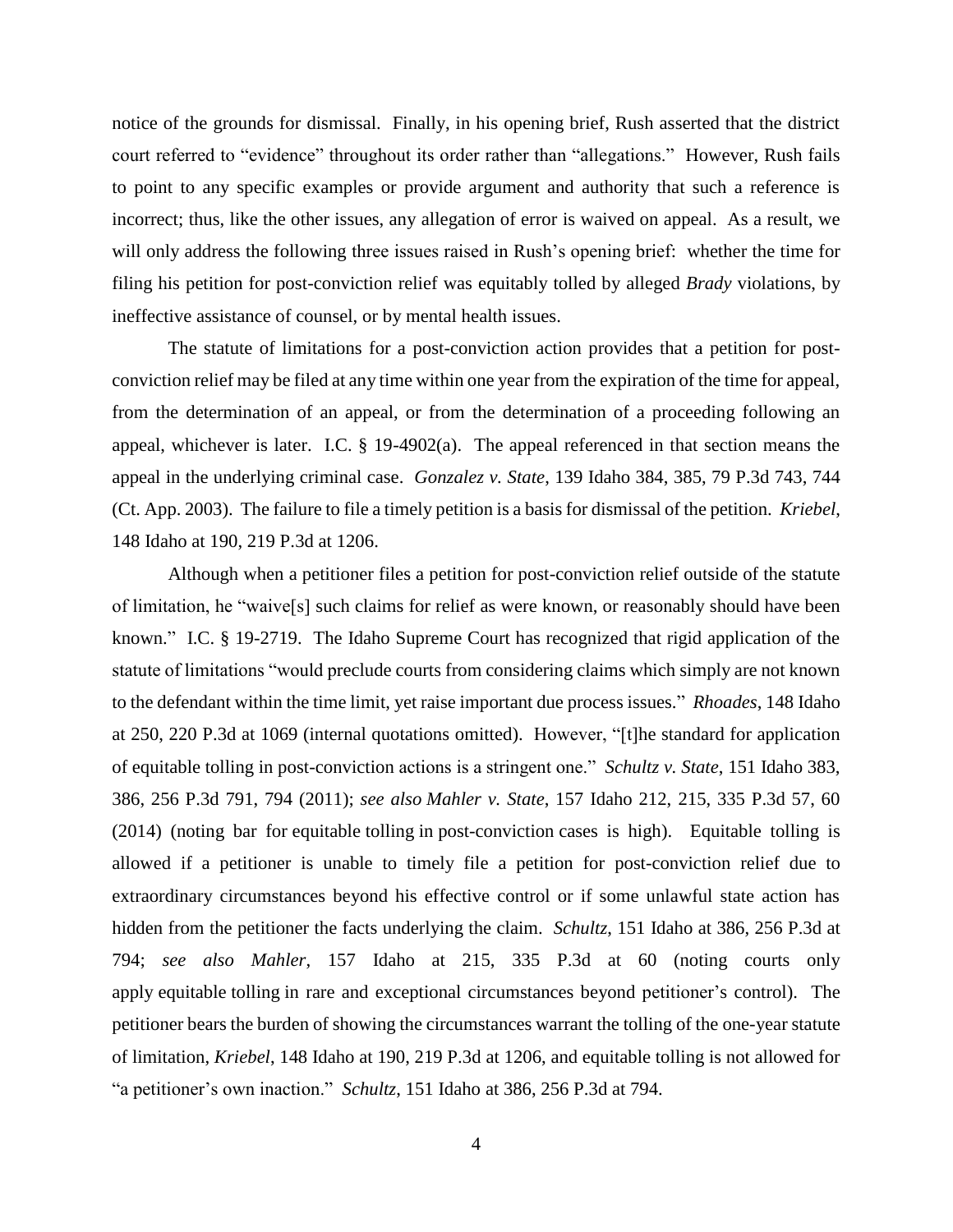# **A. Alleged** *Brady* **Violations Did Not Provide Grounds to Equitably Toll Time to File Petition**

Generally, Rush argues he provided a sufficient factual basis as to whether the time for filing the petition for post-conviction relief should be equitably tolled. Rush argues the State violated *Brady* by withholding material, exculpatory evidence because the officers involved in Rush's arrest allegedly provided false testimony in the underlying criminal proceeding.<sup>3</sup> Specifically, Rush alleges officers falsely stated they directed pepper spray at Rush's face during the altercation with Rush, when they actually sprayed his groin area. Additionally, Rush alleges at the preliminary hearing, an officer falsely testified that he found drugs on Rush during a search at the jail (Rush suggests this testimony was false because no drugs were found during a search of his person at the scene of his arrest.). Rush argues by permitting these allegedly untruthful statements, the State withheld "truthful" testimony and, thus, violated his due process rights.

Due process requires all material exculpatory evidence known to the State or in its possession be disclosed to the defendant. *Brady*, 373 U.S. at 87; *Grube v. State*, 134 Idaho 24, 27, 995 P.2d 794, 797 (2000). "There are three components of a true *Brady* violation: The evidence at issue must be favorable to the accused, either because it is exculpatory, or because it is impeaching; that evidence must have been suppressed by the State, either willfully or inadvertently; and prejudice must have ensued." *Strickler v. Greene*, 527 U.S. 263, 281-82 (1999). As previously articulated, when a petitioner files a petition for post-conviction relief outside of the statute of limitation, he "waive[s] such claims for relief as were known, or reasonably should have been known." I.C. § 19-2719. However, in instances of a *Brady* violation, the statute of limitation may be tolled until discovery of the violation. *Rhoades*, 148 Idaho at 251, 220 P.3d at 1070.

Here, the statements Rush points to do not constitute *Brady* violations. Rush asserts the false statement concerning the deployment of pepper spray came from an officer's police report narrative of the incident. However, Rush does not allege the State concealed this police report from him or that he did not have access to it until after his criminal judgment became final. Similarly, Rush admits the officer's testimony related to the discovery of drugs on Rush during a search at the jail came from the preliminary hearing at which Rush was present. Because the State

<sup>&</sup>lt;sup>3</sup> The testimony which Rush references allegedly stems from a police report narrative of the incident and one officer's testimony at the preliminary hearing, neither of which are in the record on appeal.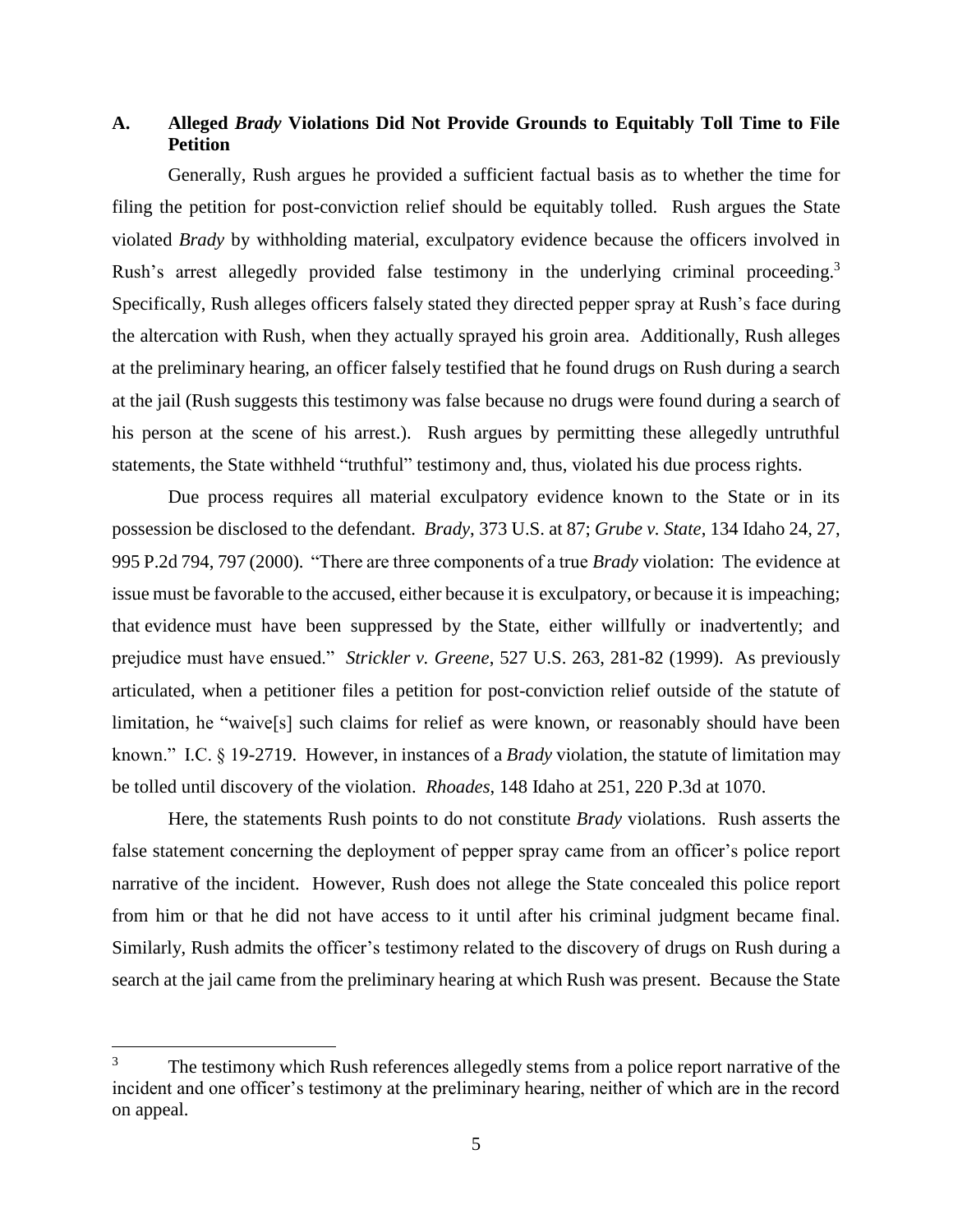did not withhold either of the statements at issue from Rush, there is no *Brady* violation. Therefore, a *Brady* violation could not have tolled the time period for filing a post-conviction petition.

Similarly, Rush's assertion that "truthful" testimony has been withheld and, therefore, constitutes *Brady* material is unpersuasive. First, Rush had the opportunity to cross-examine the officers at the preliminary hearing. Second, Rush's opinion about what the "truthful" testimony would have been is speculative and, therefore, insufficient to substantiate his claim. *See Hall v. State*, 156 Idaho 125, 132, 320 P.3d 1284, 1291 (Ct. App. 2014) (holding post-conviction petition is subject to summary dismissal when claim is based on nothing more than speculation). Thus, Rush has failed to provide facts supporting a *Brady* violation and, therefore, a basis for tolling the period for filing his petition for post-conviction relief."

# **B. Alleged Ineffective Assistance of Counsel Did Not Provide Grounds to Equitably Toll Time to File Petition**

Rush argues his trial counsel provided ineffective assistance by not conducting an investigation to corroborate Rush's allegation that the officers sprayed his groin area with pepper spray because if the boxers he wore on the day of his arrest were tested, he would not have been convicted of the charged offenses. 4 Due to Rush's alleged incapacity during the criminal proceedings, he alleges he could not have discovered that his trial counsel rendered ineffective assistance until after his boxers were tested. Thus, Rush argues the time for filing his postconviction petition should be tolled until his boxers were tested in March 2020.

When a petitioner files a petition for post-conviction relief outside of the statute of limitation, he "waive<sup>[5]</sup> such claims for relief as were known, or reasonably should have been known," I.C. § 19-2719, and a petitioner's own inaction does not provide a basis to equitably toll the time to file a post-conviction action. *Schultz*, 151 Idaho at 386, 256 P.3d at 794. Idaho appellate courts have repeatedly held that "ineffective assistance of counsel is one of those claims that should be reasonably known immediately upon the completion of the trial and can be raised in a post-conviction proceeding." *State v. Rhoades*, 120 Idaho 795, 807, 820 P.2d 665, 677 (1991). We see no reason why ineffective assistance of counsel claims should be analyzed differently when a defendant pleads guilty instead of going to trial. Thus, generally ineffective assistance of counsel

<sup>4</sup> It is difficult to understand how the testing of Rush's boxers would have resulted in Rush not being convicted for the relevant offenses. It is undisputed that the charges arising from the incident were premised on either Rush's behavior before he was pepper sprayed or were completely independent of the pepper spray incident.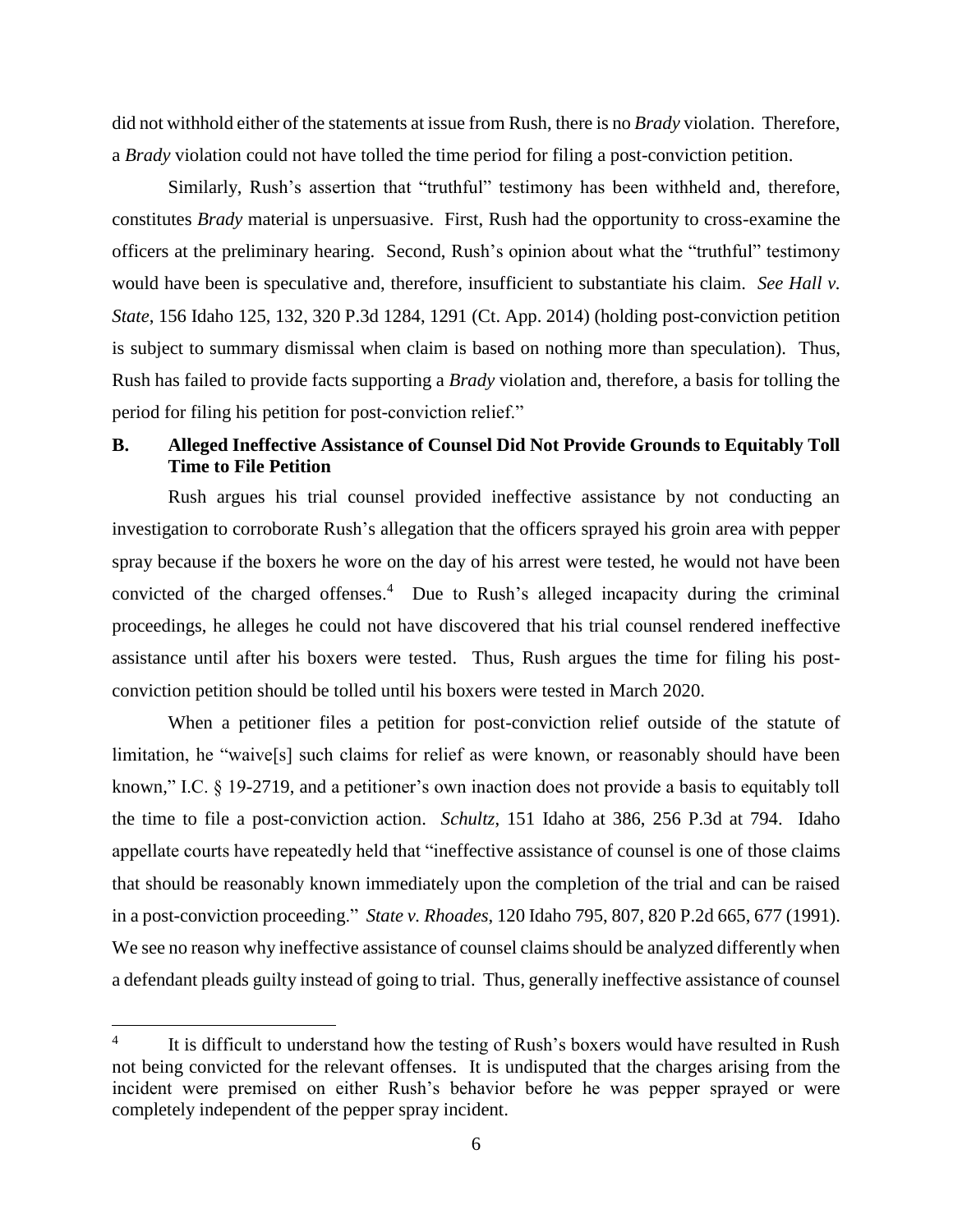claims do not toll the time to file petitions for post-conviction relief. *See Rhoades*, 148 Idaho at 253, 220 P.3d at 1072.

Although Rush argues his mental incapacity rendered him unable to know of the ineffective assistance of trial counsel claim until after the boxers were tested and, thus, the time period for filing his petition for post-conviction relief should be tolled, this Court is not convinced. Rush admits in his briefing that he personally raised the allegations that the officers pepper sprayed his groin area and that his boxers contained evidence of the incident at the preliminary hearing. Given that fact, during the course of his criminal proceeding and the one-year period following the entry of the judgment of conviction, Rush knew or reasonably should have known the facts underlying this claim. Accordingly, as related to the alleged ineffective assistance of counsel, Rush failed to provide facts which, if true, would entitle him to the tolling of the time period to file his petition.

# **C. Alleged Incompetence Did Not Provide Grounds to Equitably Toll the Time to File Petition**

Rush argues his incompetence stemming from diagnosed mental health issues tolled the time to file his petition for post-conviction relief. Specifically, Rush alleges:

during the entire time of his incarceration, from the time of the arrest, to the acceptance of the plea and thereafter, Rush has been diagnosed with Paranoid Schizophrenia (bipolar type), and Antisocial Personality Disorder. He was held by a licensed psychologist to not be competent to assist in his defense, which Rush alleges was still the case at the time that he accepted a plea deal and the court sentenced him.

Idaho courts have recognized the time period for filing a petition for post-conviction relief may be equitably tolled where a mental disease or psychotropic medication renders a petitioner incompetent and prevents him from earlier pursuing challenges to his conviction. *Schultz*, 151 Idaho at 386, 256 P.3d at 794; *Kriebel*, 148 Idaho at 190, 219 P.3d at 1206. Rush asserts that he was diagnosed with paranoid schizophrenia, was deemed to be incompetent at one point during the criminal proceedings, and remained incompetent when he accepted the plea deal and was sentenced. Notwithstanding these claims, Rush makes no argument that his mental health diagnosis rendered him incompetent and prevented him from timely filing his petition for postconviction relief within the relevant time period *after* the judgment of conviction became final. Moreover, as noted by the district court, Rush's claims are disproven by the record.

While Rush was deemed incompetent during some of the criminal proceedings, the Department and the trial court subsequently found Rush fit to proceed. During this period of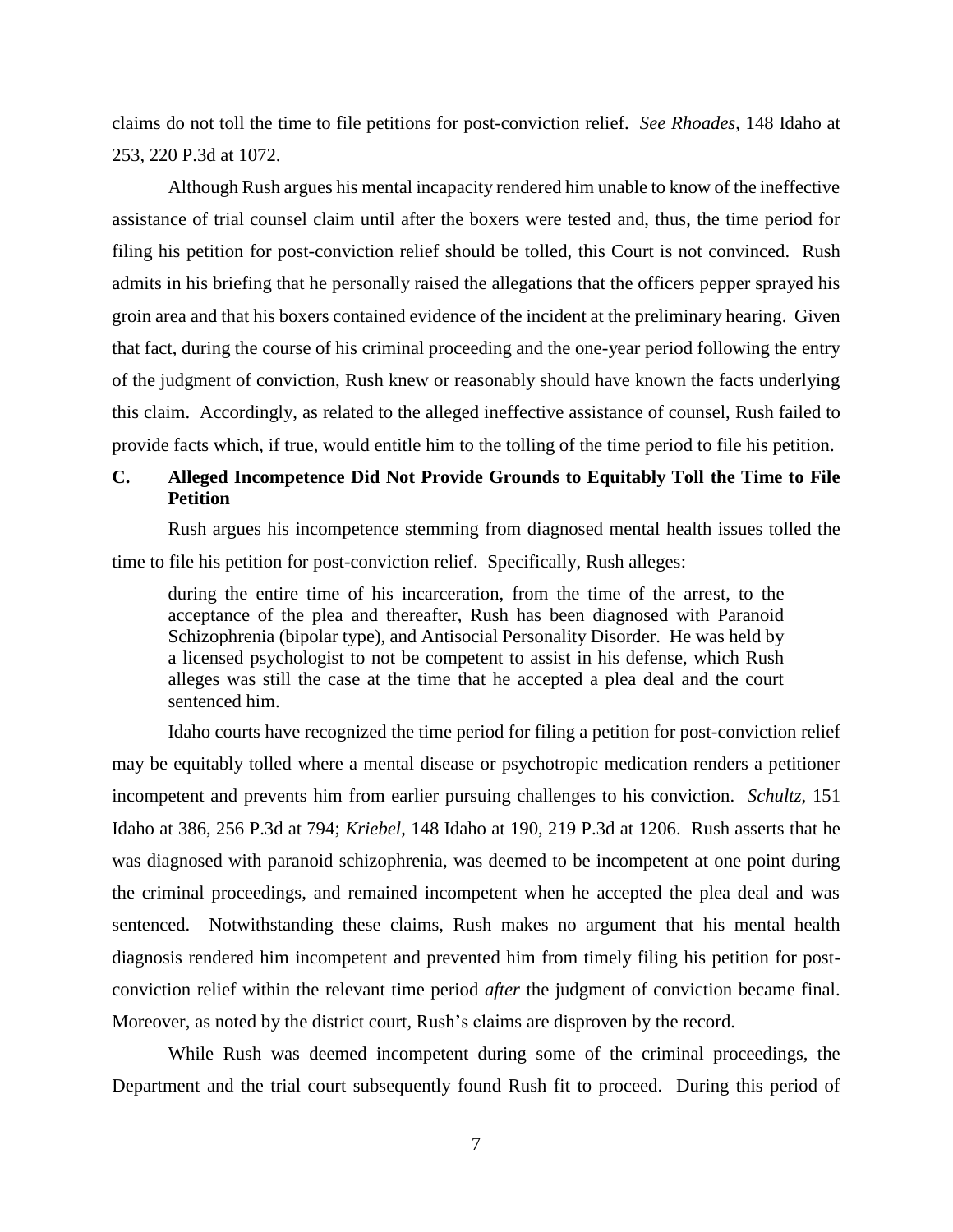competency, Rush entered his guilty plea. As the district court noted, Rush did not challenge the trial court's finding that he was competent at the time he entered his guilty plea or that his plea was knowingly, intelligently, and voluntarily entered. Further, Rush obtained private counsel after his conviction. This private counsel filed several pleadings in federal court, including a civil suit against the Idaho State Police and several named officers prior to filing Rush's petition for post-conviction relief. Thus, in the time period after conviction, Rush fails to demonstrate that his incompetence prevented his private counsel from timely filing a petition for post-conviction relief. Accordingly, Rush did not argue or present evidence showing that his mental health diagnosis prevented him from timely filing his petition for post-conviction relief.

# **D. Rush Waived Argument That His Cumulative Claims Equitably Tolled the Time to File His Petition for Post-Conviction Relief**

In his reply brief, Rush argues this Court should not analyze his three previously addressed bases for tolling the time to file his petition for post-conviction relief separately. Instead, Rush argues we should determine whether cumulatively they provide a basis to equitably toll the time to file his petition.

"A reviewing court looks only to the initial brief on appeal for the issues presented because those are the arguments and authority to which the respondent has an opportunity to respond in the respondent's brief." *Suitts v. Nix*, 141 Idaho 706, 708, 117 P.3d 120, 122 (2005). Accordingly, we will not consider arguments raised for the first time in the appellant's reply brief. *Id*. In his initial brief, Rush did not assert that this Court should review his claims cumulatively to determine if the district court erred in summarily dismissing his petition for post-conviction relief. Instead, Rush argued that his allegations of *Brady* violations, ineffective assistance of counsel, and mental health issues each provided a separate basis to toll the time for filing his petition. This is consistent with Rush's arguments to the district court, where he argued that each allegation provided an independent basis to toll the time period to file his petition.<sup>5</sup> Generally, issues not raised below

<sup>&</sup>lt;sup>5</sup> While it is possible Rush raised the claim in the summary dismissal hearing, a transcript of the hearing is not in the appellate record and the district court did not address the assertion that the claims should be addressed cumulatively in its order summarily dismissing his petition for postconviction relief. It is the responsibility of the appellant to provide a sufficient record to substantiate his or her claims on appeal. *Powell v. Sellers*, 130 Idaho 122, 127, 937 P.2d 434, 439 (Ct. App. 1997). In the absence of an adequate record on appeal to support the appellant's claims, we will not presume error. *Id*.